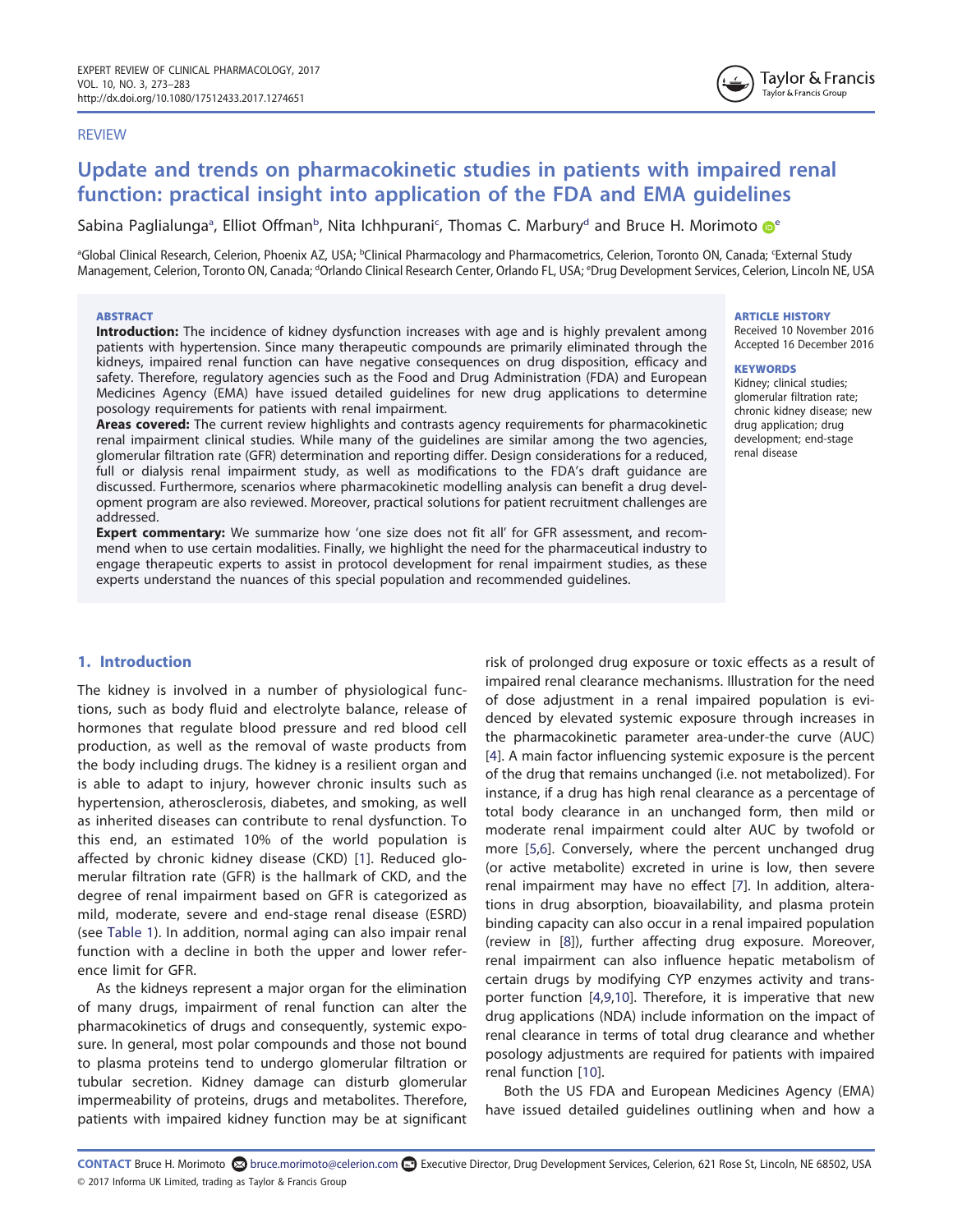## S. PAGLIALUNGA ET AL.

#### Table 1. Renal function stages.

| Stage | GFR description   | eGFR (mL/min/1.73 m <sup>2</sup> ) | CLcr (mL/min)         | Absolute GFR <sup>a</sup> (mL/min) |
|-------|-------------------|------------------------------------|-----------------------|------------------------------------|
|       | Control (normal)  | $\geq 90$                          | $\geq 90$             | $\geq 90$                          |
|       | Mild decrease     | $60 - 89$                          | $60 - 89$             | 60 to $< 90$                       |
|       | Moderate decrease | $30 - 59$                          | $30 - 59$             | 30 to $< 60$                       |
|       | Severe decrease   | $15 - 29$                          | $15 - 29$             | <30 not requiring dialysis         |
|       | <b>ESRD</b>       | <15 not on dialysis                | <15 not on dialysis   | <15 requiring dialysis treatment   |
|       |                   | Or requiring dialysis              | Or requiring dialysis |                                    |

<sup>a</sup>GFR ranges indicated in the EMA guidelines.

CLcr: creatinine clearance; GFR: glomerular filtration rate; eGFR: estimated GFR; ESRD: end-stage renal disease.

Table adapted from FDA [2] and EMA [3] guidelines.

pharmacokinetic renal impairment study should be included as part of a NDA. The FDA released draft guidelines in 2010 [2], and an advisory committee meeting proposed several recommendations to this guidance that same year [11]. Meanwhile, the EMA published full guidelines in 2016 [3]. The aim of this review is to compare and contrast current FDA and EMA guidelines regarding renal impairment study design and key study considerations as well as provide practical solutions to study challenges based on prior experience.

# 2. Examining renal function for drug labeling requirements

The goal of a pharmacokinetic renal impairment study is to estimate the impact of varying degrees of renal impairment on the systemic availability (as typically measured by AUC and maximal plasma concentration  $[C_{\text{max}}]$  of the drug and/or relevant metabolites. Where significant alterations in AUC and  $C_{\text{max}}$  are detected, a recommendation for dose adjustment may be necessary in one or more stages of renal impairment. Conversely, if a degree of impairment has not been studied then a warning that there is no information to guide a dosage adjustment recommendation in said population may be required in the drug label. For example, this type of warning was issued for Tagrisso<sup>TM</sup> (osimertinib) [12], a non-small cell lung cancer tyrosine kinase inhibitor.

# 2.1. When and when not renal impairment studies may be necessary

Both the FDA and EMA guidelines outline when a renal impairment study may be required for market registration (NDA or Marketing Authorization Application), and when these analyses are not compulsory or practical. Table 2 compares guideline recommendations regarding the utility of a renal impairment study from both agencies.

If the kidney is the major organ for drug or metabolite elimination, then a renal impairment study will likely be deemed necessary. Renal elimination of a drug is defined when the compound or principal active metabolite in the urine represents ≥30% of the administered dose. In an ADME (absorptivity, distribution, metabolism, excretion) study, this is referred to as fe, the percentage of drug excreted unchanged in urine. A well-known example of a renal eliminated drug is the diabetes medication sitaglipitin. Sitagliptin is a dipeptidyl peptidase-4 (DPP-4) inhibitor which promotes incretin function and insulin sensitivity. Findings from an ADME study indicate 80% of sitagliptin is excreted in urine [4], therefore warranting further investigation in a renal impairment population, and dose adjustment instructions.

Drugs intended for chronic use in CKD patients would ultimately require a pharmacokinetic renal impaired study. Since CKD is associated with hypertension, blood pressure medications are an example of a drug class necessitating

Table 2. Summary of agency guidelines necessitating a renal impairment study.

| When a renal impairment study should be<br>considered                                                                                                                                        | Comments: FDA quidelines                      | Comments: EMA quidelines                                                                                                                                                                                                                                                                                                                                                                                                                                                                           |
|----------------------------------------------------------------------------------------------------------------------------------------------------------------------------------------------|-----------------------------------------------|----------------------------------------------------------------------------------------------------------------------------------------------------------------------------------------------------------------------------------------------------------------------------------------------------------------------------------------------------------------------------------------------------------------------------------------------------------------------------------------------------|
| Drug/metabolite renal excreted<br>Drug/metabolite metabolized or secreted in bile<br>Administered to a renal impaired population<br>Drug/metabolite could be affected by dialysis<br>process | Dose excreted in urine is >30%                |                                                                                                                                                                                                                                                                                                                                                                                                                                                                                                    |
| Cytokine or cytokine modulator                                                                                                                                                               | Molecular weight <69 kDa                      | See quidelines for antibody-drug conjugates or drug-protein<br>conjugates                                                                                                                                                                                                                                                                                                                                                                                                                          |
| When a renal impairment study may not be necessary<br>Gaseous or volatile drugs<br>Monoclonal antibodies                                                                                     |                                               |                                                                                                                                                                                                                                                                                                                                                                                                                                                                                                    |
| Single-dose administration                                                                                                                                                                   | Unless clinical concerns dictate<br>otherwise | If prolonged elimination is not a safety concern                                                                                                                                                                                                                                                                                                                                                                                                                                                   |
| Other                                                                                                                                                                                        |                                               | 1) Administered agents without relevant systemic absorption<br>2) Hepatically eliminated drugs which safety data were<br>available indicating that dose adjustments are not necessary<br>even at a markedly increased exposure of the drug<br>3) Hepatically eliminated drugs where increases in exposure<br>due to renal impairment can be monitored in clinical practice<br>4) Drug cannot be safely administered to healthy subjects and a<br>study in patients is not feasible or justifiable. |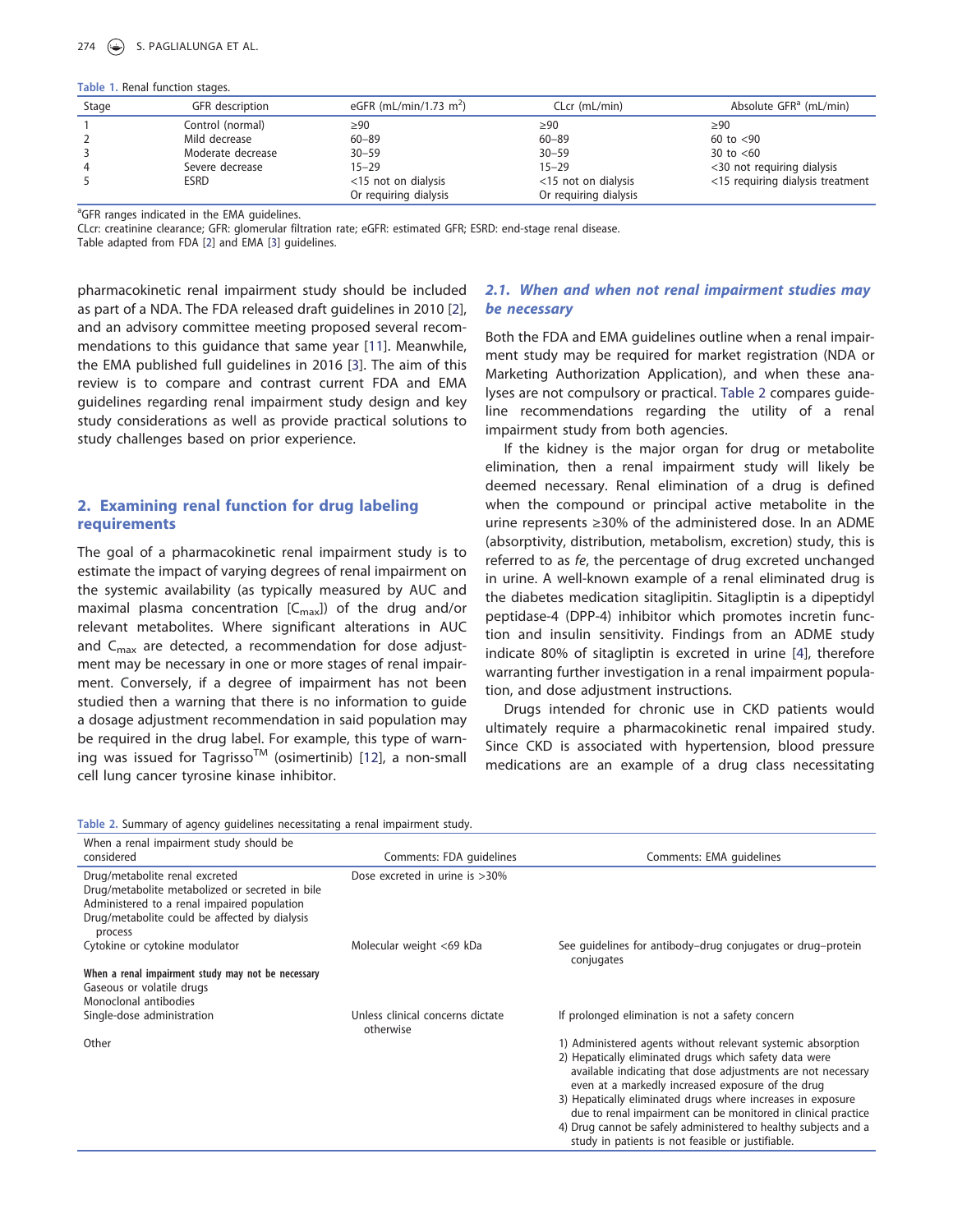pharmacokinetic evaluation with renal impaired subjects. Furthermore, compounds that may be administered acutely to renal impaired subjects may also require pharmacokinetic evaluation to determine specific dosing information. Examples of acute therapeutic agents could include antibiotics, heartburn or motion-sickness medication. Even if there is likely little or no effect on a drug's pharmacokinetic profile in a renal impaired population, special consideration should be given for patients on dialysis. The dialysis process may remove certain drugs, therefore dose adjustment could be required. Further discussion on the effect of dialysis in renal impairment studies is addressed in Section 3.3.

Although drugs can undergo nonrenal mechanisms of elimination such as biliary excretion of hepatically metabolized compounds, some metabolites can potentially be reabsorbed in a process termed enterohepatic cycling, and may ultimately be eliminated in urine. Therefore, both regulatory agencies require that most drugs intended for chronic or repeat use undergo evaluation in renal impaired cohort(s), whether renal or nonrenal elimination mechanisms predominate [2,3]. To highlight this point, an FDA survey of NDAs found that approximately 25% of compounds not primarily eliminated via the kidney demonstrated a twofold or greater increase in plasma concentration AUC in patients with renal dysfunction [4]. Rosuvastatin, a cholesterol-lowering agent, is one such example. Although only 6% of rosuvastatin is eliminated via urine, plasma concentrations were reported to be increased threefold in patients with severe renal impairment, requiring dose adjustment [4].

Many therapeutic proteins undergo rapid renal clearance [13], necessitating investigation in a renal impaired population. As such, the FDA has suggest investigation of renal impairment for cytokines <69kDa, whereas the EMA has suggested evaluation for protein–drug conjugates, which can potentially be impacted by renal impairment [2,3]. Conjugating biomolecules with a polyethylene glycol (PEG) moiety, termed PEGylation, is one approach to increase the hydrodynamic radius and size (molecular weight), extending the drugs circulating half-life. A 10kDa PEG can increase the structural radius of a molecule akin to a 65.4 kDa protein [14]. A prime example is filgrastrim, a recombinant granulocyte-colony stimulating factor (G-CSF), which stimulates neutrophil proliferation during myelosuppression due to chemotherapy. Filgrastrim (19 kDa) has a short half-life of approximately 4 h due to extensive renal clearance [15], requiring daily administration. On the other hand, its PEGylated form, pegfilgrastrim (39 kDa, Neulasta®), is only administered once per chemotherapy cycle [16]. Pegfilgrastim clearance is predominantly nonrenal and was demonstrated to not require dose adjustment in renal impaired subjects [17]. Furthermore, unlike smaller biological agents, monoclonal antibodies are too large for glomerular filtration and are typically eliminated through proteolytic degradation or targetmediated process [18].

Both agencies agree there are certain situations when a pharmacokinetic renal impairment study may not be required (Table 2) [2,3]. These circumstances include drugs that are gaseous or volatile in nature and excreted by the lungs. Single-dose administration of a drug may also negate the need for a renal study if (pre)clinical safety and elimination findings support no effect on kidney function.

The EMA guidelines also include stipulations for drugs without relevant systemic absorption (i.e. topically administered) as well as those hepatically eliminated with supporting safety and clinical data indicating dose adjustments are not necessary even at a high exposure threshold [3].

## 2.2. Role of modeling in lieu of renal impairment studies

In certain drug development scenarios, the conduct of a dedicated phase I renal impairment investigation with otherwise healthy, renal impaired subjects and healthy-matched control subjects is deemed not feasible; perhaps due to safety concerns of administering the investigational compound to healthy individuals. Moreover, for drugs classified as breakthrough therapies, the urgency in advancing the drug through clinical development may warrant by-passing or deferral of a dedicated renal impairment study. In such cases, modeling and simulation techniques may be useful to guide dosing recommendations in the target population with comorbid renal impairment. Common modeling and simulation methods can be broadly classified as top-down or bottom-up methods. Top-down methods rely on modeling of some available data, whereas bottom-up approaches take advantage of prior knowledge of anatomy and physiology of the biological system along with biochemical processes and physicochemical properties of the drug being studied. Both approaches have advantages and limitations, which to describe in detail, are outside the scope of the current review. However, the applications for each approach are not mutually exclusive in that they can be employed in a complementary manner throughout the drug development life-cycle.

Population pharmacokinetic analysis, a bottom-down approach, employing nonlinear mixed-effect modeling techniques, allows for the potential to estimate the effect of predictor variable(s) on important pharmacokinetic parameters such as total systemic clearance. In the context of renal impairment studies, the impact of renal function can be tested as a significant covariate on clearance and when sufficient data is available, the effect can be quantified at the different stages of degrees of renal function.

For axitinib (Inlyta® ), an advanced kidney cancer medication, no dedicated renal impairment trial was performed to support the initial approval by the FDA. To address the objective of testing the impact of renal impairment on drug clearance, a population pharmacokinetic analysis was performed on data obtained in patients with a range of renal function. In this particular case, no significant difference in axitinib clearance was observed in patients with preexisting mild to severe renal impairment [19,20].

Similarly, no dedicated renal impairment study for XALKORI (crizotinib), a small-molecule kinase inhibitor for advanced non-small cell lung cancer, was performed to support the dosing information for renal impaired patients [21]. Rather, as part of the clinical pharmacology assessment, the FDA reviewer(s) conducted an analysis relating trough concentrations in patients treated with crizotinib to measures of renal function (i.e. creatinine clearance [CLcr], see Section 5.2). Regression and categorical analysis were presented in the summary basis of approval with the clinical pharmacology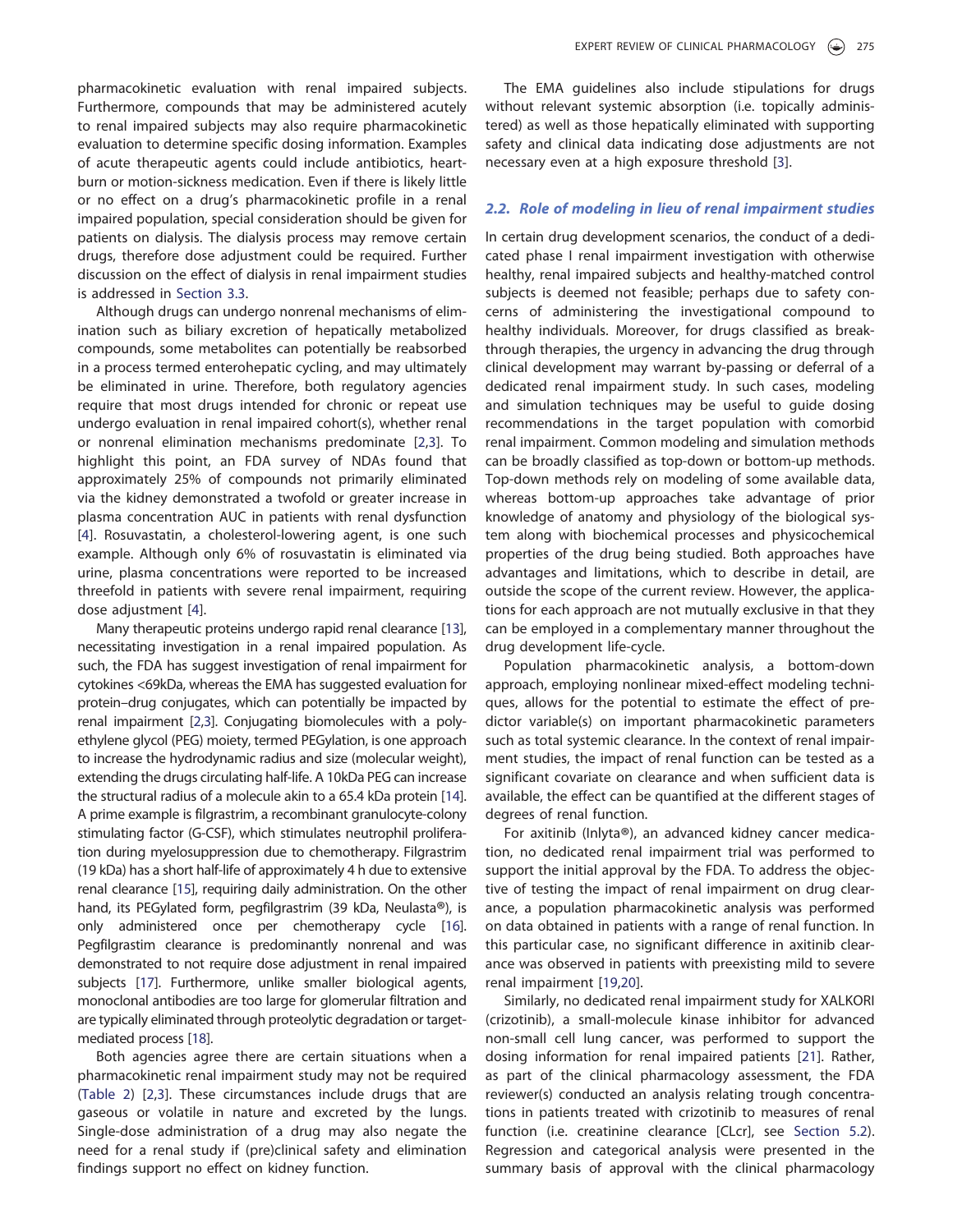and biopharmaceutics review demonstrating that steady state trough concentrations in patients with mild (CLcr 60–90 mL/ min,  $N = 47$ ) and moderate renal impairment (CLcr 30–60 mL/ min,  $N = 27$ ) were similar to those in patients with normal renal function (CLcr >90 mL/min,  $N = 33$ ) [22]. Since limited data ( $N = 1$ ) were available in patients with severe renal impairment, and no data were available in patients with endstage renal disease, no specific dosing recommendation was made for these degrees of impairment [22].

As a bottom-up approach, physiologically based pharmacokinetic (PBPK) modeling tools can also be leveraged to inform the impact of varying degrees of renal impairment on systemic exposure of renal-cleared drugs. PBPK offers a mechanistic means of accounting for changes in physiologic and anatomic processes associated with normal development and pathophysiologic changes. Within the last year, the EMA has published a draft guideline on the qualification and reporting of PBPK modeling and simulation for application in drug–drug interactions and pediatric drug development [23]. Similarly, reviews by Zhao et al. [24], Wagner et al. [25] and Jamei [26] illustrate the contribution of PBPK modeling and simulation in several FDA approvals for a variety of novel compounds. Although to date, no specific waiver of a dedicated renal impairment study based on a PBPK model has been reported, the following case is presented to illustrate the value of mechanistic modeling to inform clinical development in patients with comorbid renal impairment.

## 3. Types of studies

There are three general protocol designs for a renal impairment trial; a reduced, full or dialysis study. The decision to proceed with one schematic over the other can depend upon the degree of renal clearance, pharmacokinetic impact in a group of subjects with renal dysfunction as well as the safety profile of a drug. A reduced study design is intended to evaluate the initial pharmacokinetic effects in subjects at the extremes of renal function, and determine if a full study scheme is necessary. The reduced model may be considered when a drug is predominately eliminated through nonrenal processes [2,3], i.e. hepatic metabolism or biliary excretion. A full study design is mandatory when renal impairment is anticipated to result in clinically relevant increases in drug exposure [3]; or if a reduced study demonstrated over 50% increase in systemic exposure in ESRD or severe renal impaired subjects; or if an exposure-response relationship indicate the need for further analysis [2]. In addition, for safety reasons, drugs that may cause hemodynamic instability in severely impaired renal subjects may justify evaluation in a full study model in subjects with mild to moderate renal impairment. A dialysis study is intended to examine the amount of drug removed by the dialysis process, as well as the pharmacokinetic and safety profile of the treatments in ESRD patients.

# 3.1. Reduced study design

The reduced study is often referred to as a 'worst case scenario' since it compares the pharmacokinetic profile in patients with little to no renal function with a control group. Renal function is based on GFR and the modality of measurement varies between the agencies (Table 1). Operational definitions of renal function by agency are further addressed in Section 5. The reduced design includes subjects with low GFR, typically ESRD patients not yet on dialysis as well as a suitable control group. The controls should represent the intended (phase III) population with 'normal' renal function (see Section 6.5 for more details on control subjects). For example, a drug developed for Alzheimer treatment should be evaluated in a cohort with advanced age. However, since GFR declines by  $\sim$ 7.5 mL/min per decade of life [27], an elderly control group would not reflect a normal renal function reference value (GFR ≥90 ml/min). Therefore, depending on the intended study population, subjects with slightly reduced renal function (GFR ≥75 ml/min) may comprise a study's control group [28].

One main challenge facing the reduced study design is the recruitment of ESRD patients not yet on dialysis. This group typically reflects a transition state before being placed on dialysis or requiring kidney transplant, and represents a very small subgroup of CKD patients. A Veteran's Affair survey found that only 0.11% of CKD patients fit these ESRD criteria [1]. To address this concern, the EMA guidelines propose the enrollment of patients with as low GFR as possible (preferably not greater than 20 mL/min) but not requiring dialysis [3].

The FDA has also modified their definition of ESRD from GFR <15 to GFR <30 mL/min. This position was discussed during an advisory committee meeting for pharmaceutical science and clinical pharmacology in March 2010 [11]. Recommendations to the draft guidelines included the engagement of dialysis patients on nondialysis days or patients with GFR <30 mL/min (severe renal impairment) for a reduced study design, since from a clinical practice point-ofview, a patient presenting with a GFR <30 mL/min would be recommended to begin dialysis [11]. To this end, Zhang et al. suggests the recruitment of ESRD patients on nondialysis days for renal cleared drugs and patients with severe kidney impairment for drugs with a nonrenal clearance [29]. If results from a reduced study show no pharmacokinetic differences among the ESRD/severely decreased GFR patients and control group, no further action is required [2,3].

#### 3.2. Full study design

A full pharmacokinetic study design includes evaluating patients with various stages of renal dysfunction (Table 1). The FDA recommends the same control group as the reduced study to be used in the full trial [2]. If this is not feasible, then control subjects for the full study should display similar renal function as well as intrinsic factors such as gender, age, ethnicity, body composition as the reduced study reference group. The full study should enroll approximately equal number of subjects per stage and subjects should be comparable in these intrinsic factors. While the EMA suggests 6–8 subjects per group [3], the FDA draft guidance does not provide an exact number of renal impaired patients needed for such a study, however the sample size must be sufficient to determine a meaningful pharmacokinetic difference between patients and controls [2].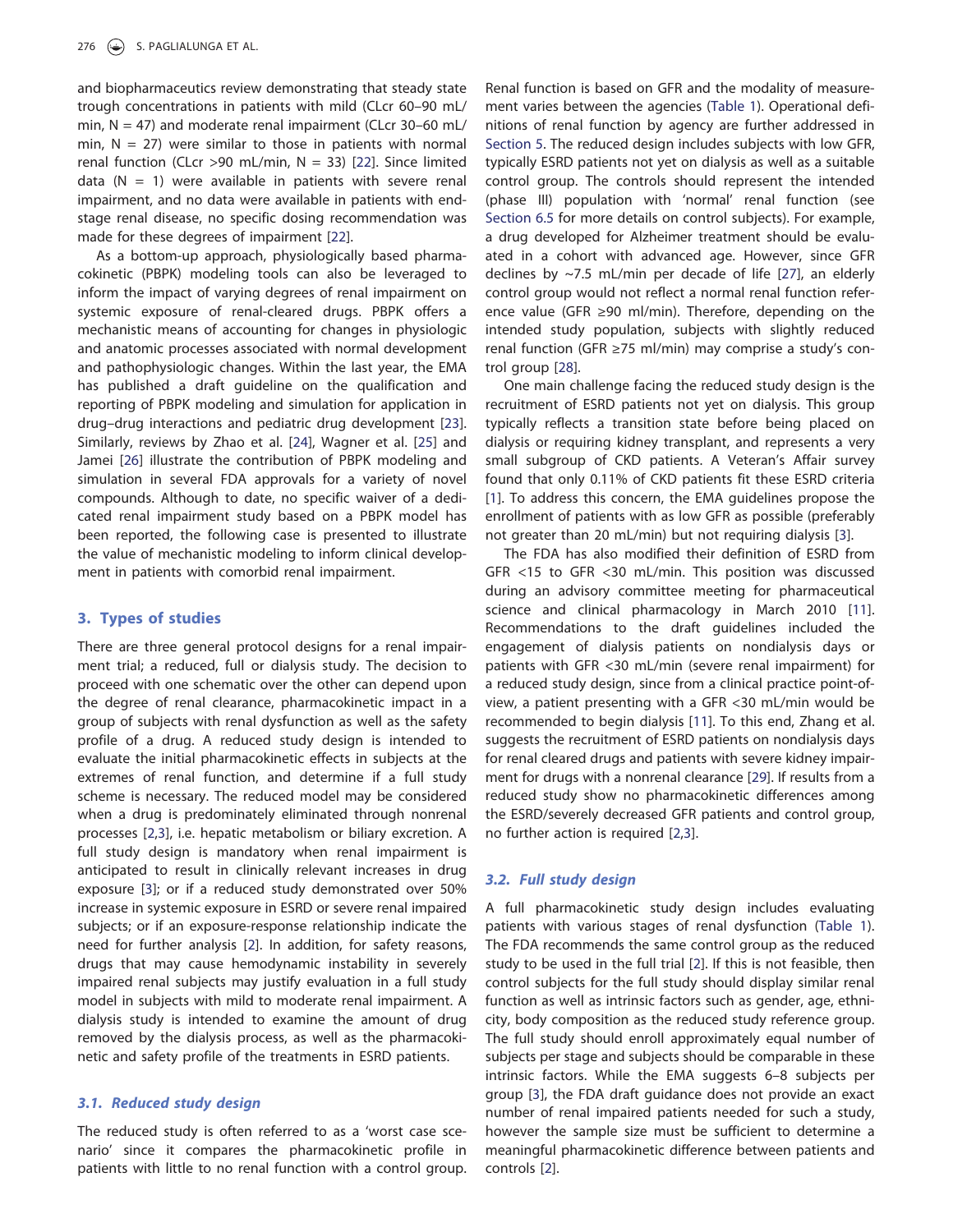## 3.3. Dialysis studies

In clinical practice, the majority of ESRD patients are on dialysis. Hemodialysis (HD) transfers uremic solutes from blood into a dialysate, a fluid solution housed outside of the body, by pumping blood through a semi-permeable membrane. Typically, this process takes 2–4 h and is performed up to three times per week. Ultimately, drugs that will be administered to ESRD patients on dialysis should undergo a dialysis study. The dialysis process may remove a drug or metabolite affecting pharmacokinetic and drug efficacy, therefore dose adjustment may be needed such as administration of a supplemental dose. In addition, a pharmacokinetic dialysis study may provide valuable information regarding dialysis treatment for drug overdose. The agency guidelines specify a dialysis pharmacokinetic study may not be required if the dialysis process is not likely to remove the drug [2,3]. This would be the case for drugs with a large molecular weight and those tightly bound to plasma proteins. A dialysis study may also be omitted if the process would result in <10% of drug or active metabolite elimination; this can occur with drugs not renal cleared or if the volume of distribution is >360 L [2].

#### 3.3.1. Study design and sample collection

If a dialysis study is deemed necessary, then pharmacokinetic analysis should be conducted on both nondialysis and dialysis days. One strategy is to dose patients immediately following their normal scheduled dialysis (for nondialysis assessment), and just prior to initiating the dialysis process [30]. Since intermittent HD using a high-flux dialyzer is the most common method used for ESRD patients, this modality is highly recommended for pharmacokinetic studies. To examine drug clearance during dialysis; blood samples before and during the dialysis process as well as the dialysate are collected to determine drug concentration. During dialysis, both arterial and venous sides of the dialyzer should be sampled at a given interval. According to the FDA guidelines, plasma protein drug binding should also be examined in pre- and post-dialysis blood samples. The fraction of the drug recovered in the dialysate can be calculated to determine the need for supplement drug dose administration to HD patients [2]. Data collection should include blood flow rates and dialysate flow rate as well as the make and model of the dialyzer. If different dialyzer models are used for a study, results can be standardized using the Renkin equation [31].

As HD can result in rapid changes in fluid balance, peritoneal dialysis and continuous renal replacement therapy (CRRT) are alternative dialysis methods in patients with unstable hemodynamics. Peritoneal dialysis employs the same principles as HD yet a sterile cleansing fluid is used for diffusion and the peritoneum lining of the peritoneal cavity acts as a membrane. CRRT is typically deployed for critically ill patients with acute kidney injury, in a hospital setting. Extrapolation of HD results onto these other dialysis modalities can be difficult therefore, peritoneal dialysis and CRRT pharmacokinetic studies might be considered if the drug is likely to be influenced by these processes and administered to patients on these regimens.

# 4. Dose selection and regimen

For safety purposes, it is recommended that the lowest effective dose be administered for renal impairment studies. Since the drug to be evaluated in the renal impaired patient population is not intended to treat the renal patient, other factors to consider include comorbidities, drug-drug interaction and drug safety limits as well as bioanalytical method limitations (e.g. limits of detection).

The majority of reduced or full studies will administer a single dose of the investigational product. Prior findings must support that a single dose accurately reflects the drug's pharmacokinetic profile. This is often observed when a parent drug or metabolite displays a linear and timeindependent profile. For compounds with a nonlinear or time-dependent pharmacokinetics, evaluating following multiple doses may be required. Multiple-dose studies should be of sufficient duration to achieve steady state. A loading dose strategy might be considered to expedite reaching steady state if the elimination half-life is relatively long, necessitating repeat dosing for several weeks. However, if a drug with a long half-life can achieve clinically relevant concentrations following single dose administration, administering a loading doses or assessing the pharmacokinetic impact at steady-state may not be necessary [32]. In addition, a loading dose could be considered for drugs intended to be administered as an IV infusion [33]. Moreover, lower doses or less frequent dosing may be an important consideration for the renal impaired patient to avoid drug or metabolite accumulation and potential toxic side-effects during a reduced or full study.

#### 5. Operational definition of renal impairment

GFR is an ideal index to assess kidney function as it calculates nephron plasma volume filtration per unit time during urine formation (milliliters per minute). Reference GFR ranges are based on BSA-normalization and are approximately 105 mL/ min per 1.73  $m^2$  [34]. A key difference between the two agency guidelines is their requirements for how GFR is determined. The EMA guidelines recommend that for the classification of renal function in clinical studies, an exogenous marker (ex. inulin) be used to assess GFR. Conversely, the FDA acknowledge that exogenous methods for GFR determination are not usually employed or available in a clinical research setting, and therefore allows for estimates of GFR (eGFR) based on endogenous markers.

# 5.1. Inulin clearance

Inulin clearance is often considered the gold standard for assessment of renal excretion. Inulin is an inert polysaccharide exclusively eliminated by glomerular filtration. For GFR assays, inulin or sinistrin (a more water soluble analog) is continuously infused intravenously while timed urine samples are collected. Although heralded as the reference standard, this assessment is not particularly practical for patients, therefore variations in the procedure were developed to remove the need for multiple urine samples to assess systemic inulin clearance in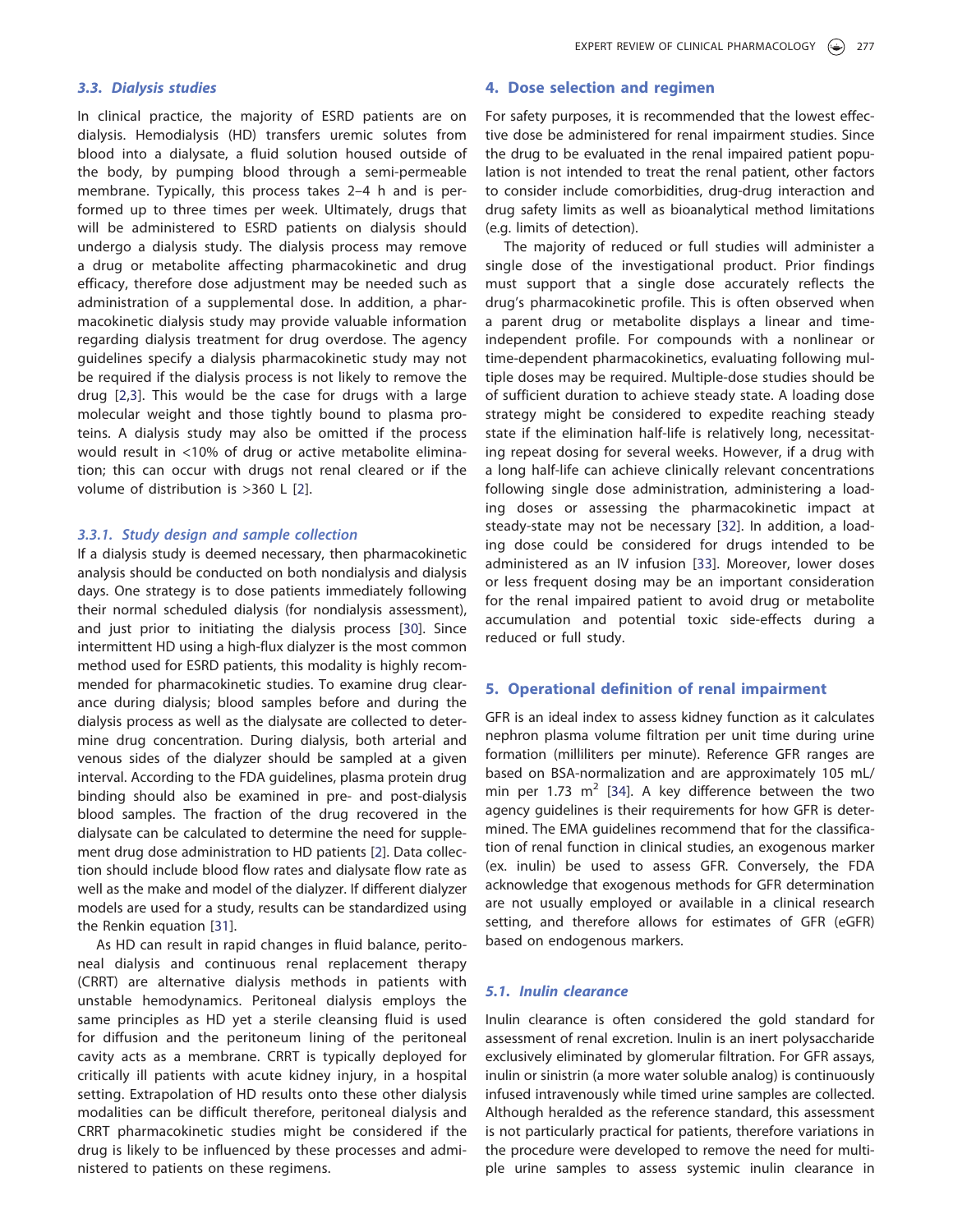plasma. Unfortunately, these results showed poor correlation to the reference method [35]. Moreover, the inulin methodology is associated with other drawbacks including the feasibility of acquiring inulin or sinistrin, a lengthy infusion period, and although generally considered safe, one case of anaphylaxis was observed upon sinistrin infusion [36].

Other exogenous GFR markers include radiolabeled <sup>51</sup>Cr-EDTA,  $^{99}$ mTc-DTPA or  $^{125}$ I-iothalamate, as well as nonradiolabeled contrast agents. The strengths and limitations of these measured GFR approaches are summarized elsewhere (reviewed in [37–39]). The chief criticism to these direct methodologies is that they are expensive and time-consuming. Another disadvantage is the discrepancy in results between exogenous measurements and estimations of GFR based on endogenous metabolites at baseline and end of study respectively.

## 5.2. Serum creatinine

Phosphocreatine is metabolized in the muscle to generate creatinine at a fairly constant rate. Creatinine is freely filtered by the glomerulus and is completely cleared by renal excretion. Approximately 10–20% of excreted creatinine is secreted by the proximal tubules, which can overestimate GFR when measured by creatinine clearance (in urine). Before the used of isotope dilution mass spectrophotometry (IDMS) calibration, the creatinine measurement was commonly afflicted by up to 20% assay error [34]. In addition, assay interferences such as bilirubin, glucose and uric acid are also known. Furthermore, serum creatinine is influenced by gender, age, ethnicity, muscle mass and dietary protein intake, factors which can affect assay accuracy. Therefore, serum creatinine alone is not recommended for diagnosis or to evaluate kidney dysfunction. However, mathematical formulas have been developed to overcome these compounding factors and improve eGFR accuracy.

The Cockcroft-Gault (CG) equation was first described in 1976 [40] and was historically used in drug labeling to provide guidance on dose adjustment for the renal impaired patient. CG adjusts for age, weight and gender according to the following formula:

$$
CLcr(mL/min) = [(140 - Age(years) \times Weight(kg))/(72xSCr)]
$$
  
x(0.85 if Female); where CL<sub>Cr</sub> is creationine clearance and S<sub>Cr</sub> is  
serum creationine (mg/dL)

Since minor increases in serum creatinine concentrations can result in an underestimation of GFR, an alternative formula was proposed. The Modification of Diet in Renal Disease (MDRD) eGFR formula was developed to adjust for body surface area and ethnicity, as well as considerations such as age and gender [41].

GFR(mL/min per 1.73m<sup>2</sup>) = 186x(S<sub>Cr</sub>)<sup>-1.154</sup>x(Age)<sup>-0.203</sup>  $x(0.742$  if Female) x (1.210 if African American)

In many ways the MDRD is superior to the CG calculation as it is more precise and reliable in predicting GFR (reviewed in [42]). However, the MDRD estimation holds limited accuracy for CKD patients with a normal serum creatinine level as well as those with advanced renal failure [42].

Despite these limitations, the majority of CKD patients maintain the same recommended drug dose adjustments regardless of the equation used to estimate kidney function. Parks et al. compared the performance of MDRD to CG for classification of renal function [43]. Their analysis revealed that only 12% of subjects requiring dose adjustment differed by a higher or lower dosing category with MDRD compared to the CG estimation. Variables such as low body weight, advanced age and mild serum creatinine elevation were all factors for the discordant dose category [43]. Although kidney disease research initiatives such as KDIGO (Kidney Disease: Improving Global Outcomes) are promoting eGFR calculation using the Chronic Kidney Disease Epidemiology Collaboration (CKD-EPI) equation [44], at this time neither agency provides guidance regarding the use of this formula.

 $\mathsf{CKP} - \mathsf{EPI} = 141 \times \mathsf{min}(\mathsf{Scr}/k, 1)^a \times \mathsf{max}(\mathsf{Scr}/k, 1)^{-1.209}$ 

x 0.993<sup>Age</sup> x 1.018 if Female x 1.159 if African American ;

where k is 0.7 for females and 0.9 for males,  $a$  is  $-$  0.329 for females and  $-$  0.411 for males, min indicates the minimum of Scr/k or 1, and max indicates the maximum of Scr/k or 1.

#### 5.3. Urine creatinine clearance

Twenty-four hour urine creatinine clearance rates are typically used in medical settings and not clinical research since this method tends to overestimate GFR due to creatinine secretion in the proximal renal tubules. This eGFR assessment is subject to urine collection alone errors, diurnal variation in creatinine concentration and day-to-day changes in creatinine excretion. Therefore, only under certain circumstances can 24-hour creatinine urine collection be assessed for clinical research studies. The FDA grants limited use of this measurement only for conditions that can influence creatinine levels in diet such as a vegetarian diet or creatinine supplementation, or factors affecting muscle mass (muscle wasting, amputation) [2].

#### 5.4. Agency guidelines for reporting GFR

Renal impairment must be defined by an accurate (exogenous) method for consideration by the EMA. Estimated GRF should also be presented from results obtained during a pharmacokinetic study from serum creatinine or creatinine clearance measurements. The EMA guidelines indicate that all GFR values should be in absolute units, which are not adjusted for body surface area (1.73  $m<sup>2</sup>$ ). While either equation can be used to categorize the stages of renal impairment, current FDA guidelines suggest that both CLcr and MDRD eGFR be calculated [2]. In addition, the FDA draft guidelines also recommend that urine and plasma estimates of creatinine clearance results be reported.

# 6. Subject inclusion/exclusion criteria

Complications due to diabetes, hypertension, renal inflammation (glomerulnephritis) or inherited diseases such as polycystic kidney disease or Alport syndrome are all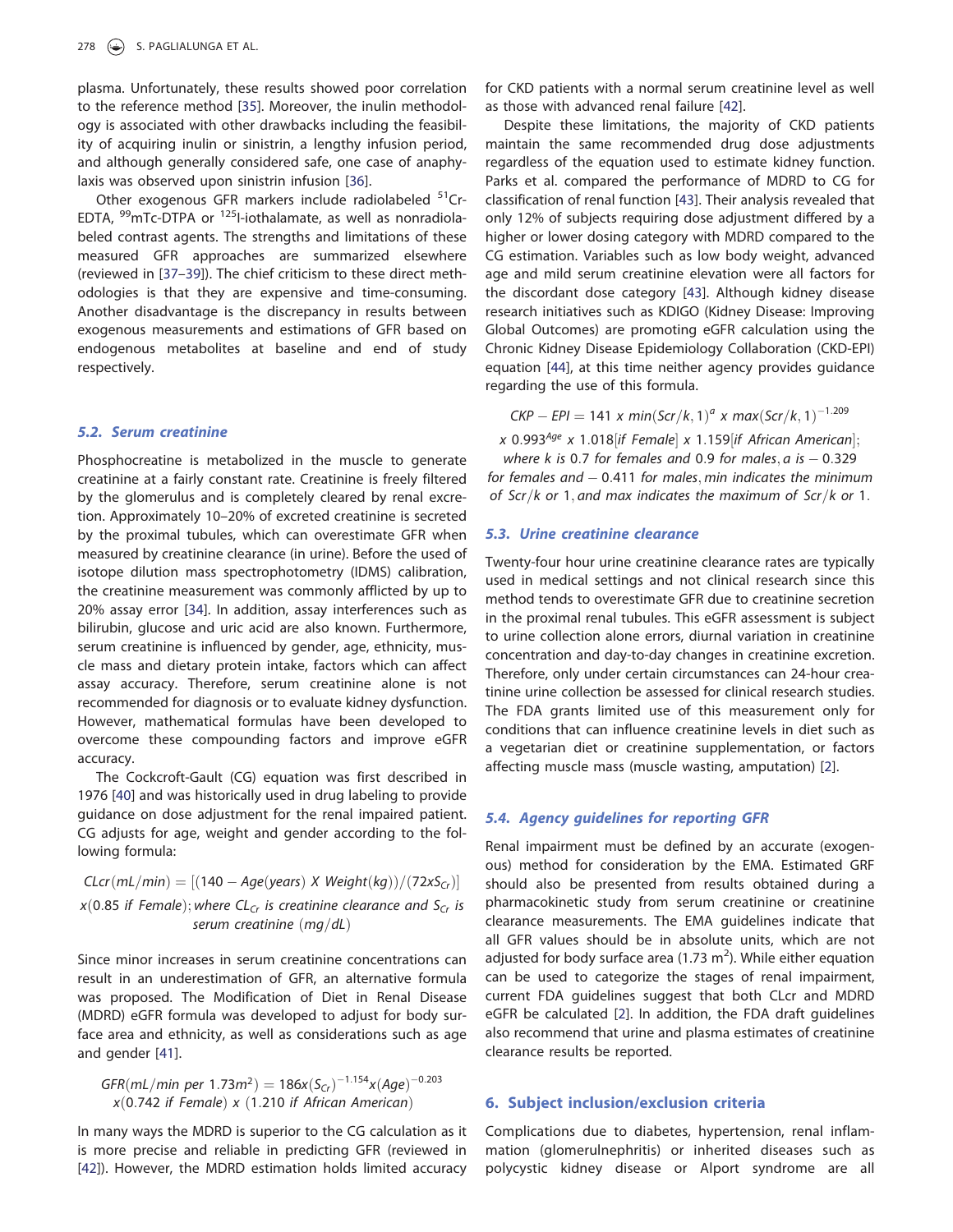associated with renal dysfunction. Hypertension and diabetes are highly prevalent in a CKD population. A 2012 survey found that approximately 61% and 36% of CKD patients >60 years of age reported these comorbidities, respectively [1]. Therefore, study inclusion criteria should reflect these conditions with allowances for high blood pressure limits and elevated HbA1c levels, as well as concomitant medications. In contrast, other complications associated with CKD such as anemia, malnutrition, bone disease, and neuropathy are typically exclusionary for pharmacokinetic studies. CKD is medically defined as renal damage or reduced GFR over 3 months or more [34]. For most clinical studies, CKD patients should display stable renal function with no clinically significant change in status at least 1 month prior to study initiation. GFR inclusion criterion is typically based on the mean of two measurements at baseline usually 14 days to 2 months apart. In addition, inclusion/exclusion criteria related to age, weight, cardiodynamics and smoking status can substantially differ from a typical health participant study.

## 6.1. Age

The average age range for CKD patient enrollment in a pharmacokinetic renal impairment study is typically between 18 and 80 years old. With age, the number of viable nephrons gradually declines and is paralleled by an increased incidence of kidney damage such as nephrosclerosis and glomerulosclerosis [45]. Therefore, it is estimated that half of adults >70 years displayed age-related loss in renal function, associated with eGFR <60 mL/min resulting in CKD diagnosis [46]. In subjects with advanced age, overestimation of eGFR as a result of declining serum creatinine, due to age-related loss of muscle mass, can be overcome by standardizing GFR to metabolic rate rather than body surface area [47]. However, this approach is not addressed in either FDA or EMA guidelines.

#### 6.2. Weight

Body mass index (BMI) is a measure of weight relative to height, and is usually preferred over weight alone as an inclusion/exclusion criterion for many clinical studies. Obesity  $($ >30 kg/m<sup>2</sup>) and a higher BMI are considered independent risk factors for CKD and progression to ESRD requiring dialysis [48-51]. Therefore, a BMI range between 18 and 40 kg/ $m^2$  is typical for CKD patient enrollment in a renal impairment study. Since weight is a component of CG eGFR, for subjects with elevated BMI the use of lean body weight is preferred over actual body weight to improve accuracy and reduce bias [43], or an alternative approach is to determine eGFR with the MDRD model.

# 6.3. Cardiac function

Abnormal measures of cardiac function in a CKD cohort are thought to be related to the increased age of this population and the negative impact of years of hypertension. It is not uncommon to detect prolonged QT, QRS, and PR intervals during electrocardiogram readings in patients with renal dysfunction. Furthermore, corrected QT (QTc) prolongation significantly increases across disease stage severity [52]. In addition, the hemodialysis process can also contribute to increased QTc intervals in CKD patients associated with changes in serum potassium and calcium levels [53]. Therefore, accommodations for baseline QTc >450 ms may be warranted for a renal impairment clinical study, if deemed safe by the principle investigator and medical monitor.

#### 6.4. Smoking status

Tobacco smoke elevates blood pressure [54], increases urine albumin excretion [55] and negatively impacts renal hemodynamics [56]. Approximately 12% of Stage 4 CKD patients in the US are current smokers, and this value almost triples for Stage 1 CKD patients [1]. Furthermore, within distinct ethnic groups, smoking tobacco has been implicated as an independent risk factor for the development and progression of CKD [49,57,58]. From a pharmacology perspective, tobacco smoke induces several hepatic drug metabolizing enzyme isoforms such as CYP1A1, CYP1A2, and CYP2E1 [59,60], and therefore may have an effect on pharmacokinetic profiles. CYP modulation is not just limited to tobacco use, as marijuana consumption is also implicated in altering CYP activity. For instance, cannabidiol, a component of marijuana, is a potent inhibitor of CYP2D6 [61]. Although CYP2D6 represents approximately 2% of total hepatic P450 content [62], it is responsible for the metabolism of a number of drug classes [63]. As the legalization of marijuana continues to expand, this will become a relevant issue for clinical research. Therefore, inclusion/exclusion criterion for smoking (tobacco and/or marijuana) status is an important consideration for clinical studies.

## 6.5. Healthy control matching strategies

Regardless of the design employed (i.e. reduced or full), both EMA and FDA guidelines require pharmacokinetic exposure comparison between the varying degrees of renal impairment to control subjects. The matched control group should exhibit renal function consistent with the typical patient population for whom the drug in question is likely to be prescribed (e.g. elderly cohort for Alzheimer medication), and are similar in terms of demographic and anthropometric characteristics. Two commonly applied matching schemes are the 1:1 pairing [30] and matching to the reference group mean [64,65] (Figure 1).

## 6.5.1. One-to-one matching

Matching 1:1 implies each renal impaired subject recruited into the trial is paired with a corresponding control subject with the same gender. With the impaired subject treated as the reference subject, the control is matched for demographic and anthropometric measures such as race, age, body weight and/or BMI to be within some reasonable range of the reference individual. Neither the EMA nor FDA guidelines codify a particular range for age and weight; however, our experience matching controls to the reference impaired age  $\pm 10$  years and BMI ±5–20% is reasonable to recruit and have supported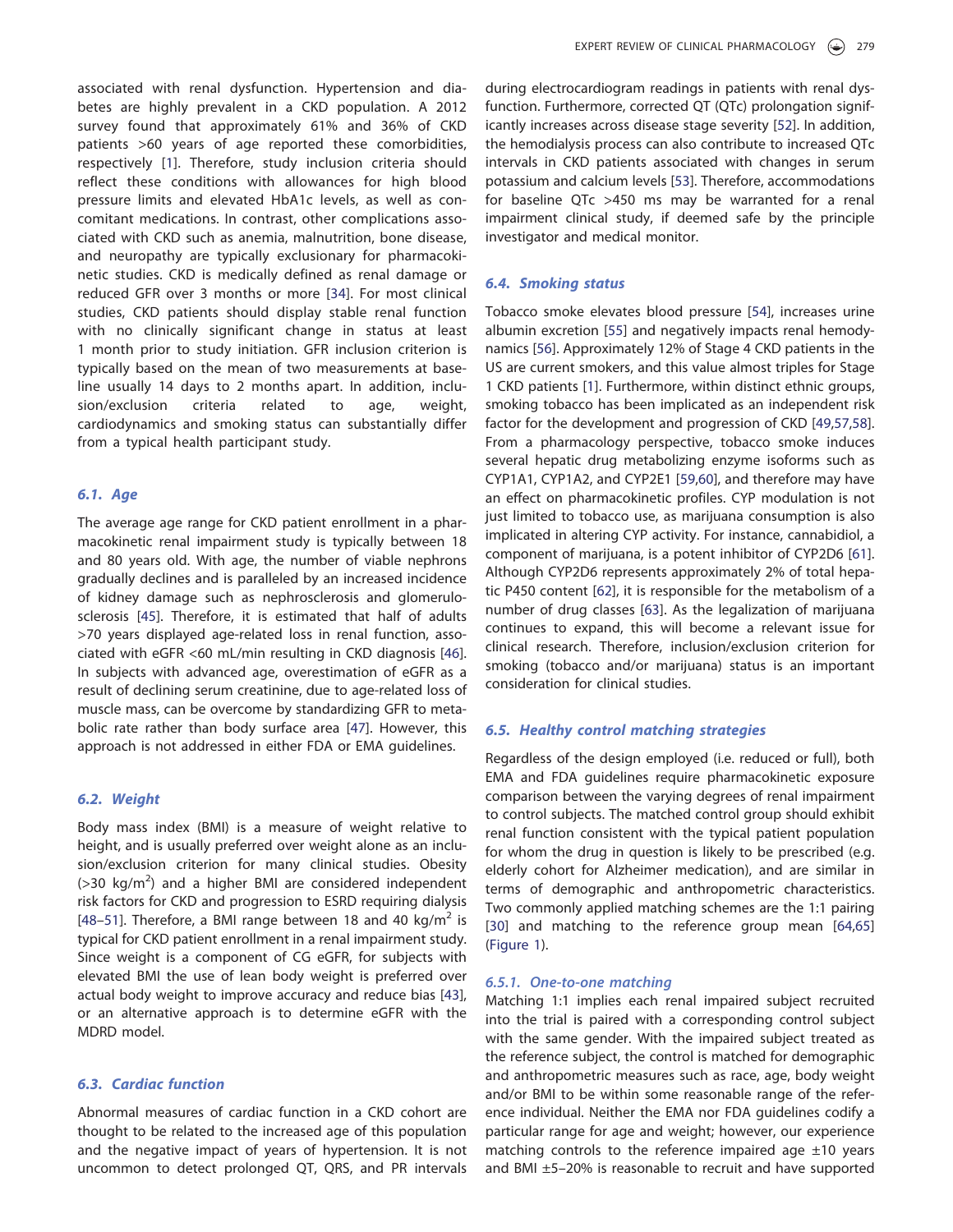

Figure 1. Methods for assignment of matching healthy controls in renal impaired pharmacokinetic studies.

labeling [32,66] Use of tobacco products, when permitted by protocol, should also be considered when matching control subjects to impaired, as smoking in particular, has been demonstrated to influence GFR in both healthy and renal impaired individuals, as address in Section 6.4.

One-to-one matching also provides an operational benefit in that, renal impaired and paired control subjects can be recruited in parallel as some sites employ a priori matching of control and impaired subjects within the recruiting database. This method allows for timelier enrollment and completion of the trial. A limitation of this approach is when an impaired subject presents with intrinsic characteristics which are inherently difficult to match (e.g. an uncommon race or ethnicity for the study center's typical population), potentially leading to a delay in enrollment and study completion.

#### 6.5.2. Mean matching

Matching to the reference group mean, entails awaiting completion of one or more impaired cohorts and enrolling matched control subjects which fall within a prespecified range relative to the group for one or more demographic and/or anthropometric characteristics.

Ultimately this approach is intended to spare the number of control match subjects required and in the full-study design (including dialysis cohorts). This approach could result in a net reduction of up to 24 subjects, and thus have a significant impact on the total cost of the study. However, enrollment of matched controls can only occur after the completion of the impaired cohorts to calculate the mean and corresponding range. In a reduced design, mean matching poses a challenge in that the control subjects can only be matched to the completed impaired cohorts. As described earlier, full designs

are typically conducted in a sequential manner and conducting a subsequent impaired cohort could result in control subjects falling outside the prespecified range when the two impaired cohorts are pooled. Enrolling further control subjects with demographic and anthropometric factors closer to the mean of the pooled impaired group is one way to overcome this limitation.

# 7. Conclusion

The current draft FDA [2] and full EMA [3] guidelines describe how pharmaceutical companies should develop posology instructions for renal impaired subjects. While the guidelines are quite similar, agency-specific requirements such as methodology for GFR assessment differ. Furthermore, the FDA has modified their definition of ESRD to meet the growing challenges of 'worst case scenario' patient identification and recruitment [11]. It is anticipated that the FDA full guidelines will include this new position and will address the use of updated GFR estimates (e.g. CKD-EPI), currently recommended by numerous kidney research organizations and initiatives.

## 8. Expert commentary

The methods of assessing renal function for renal pharmacokinetic studies have substantially changed over the last 20 years as seen by the evolution from 24-h urine collection for creatinine clearance to Cockroft-Gault formula, and now MDRD (with a small number of physicians applying the CKD-EPI equation, which yields similar results to MDRD). A weakness in CG is that it can overestimate GFR and hence misclassify 'true' severe renal impaired subjects as moderate subjects.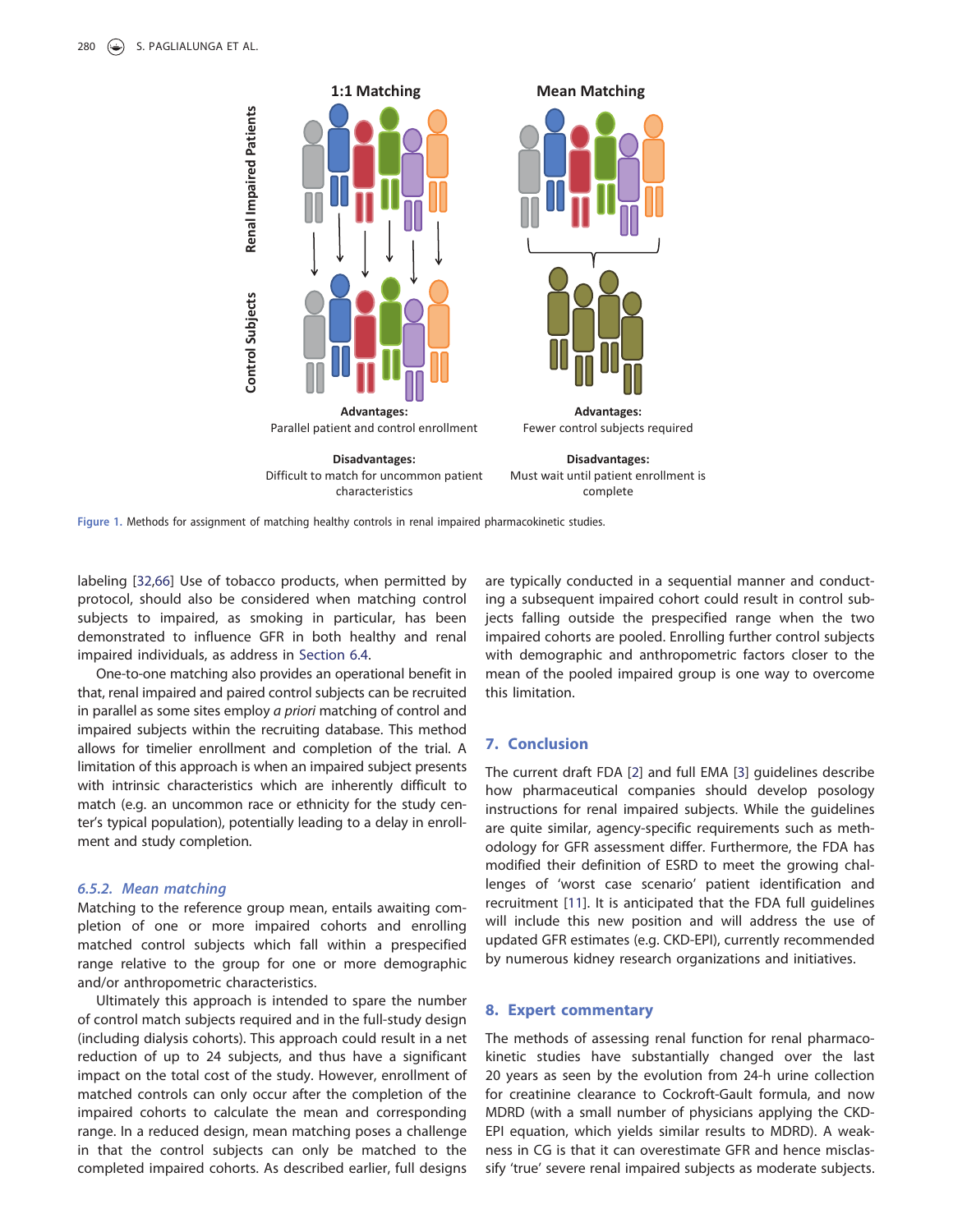While MDRD is most accurate to assess 'true' moderate and severe subjects, it is not as sensitive in identifying healthy subjects, especially >80 or 90 mL/min. Normal renal function was typically considered >80 mL/min; however, since KDOQI staging renal function into five categories [67], normal has been pushed up to >90 mL/min making it considerably more difficult to find matching controls to the older, heavier renal impaired subjects. Since the goal of these studies is to address posology in moderate or severe renal impaired subjects, our opinion is the preferential use of MDRD. Since most physicians in practice and labs commonly report renal function as eGFR (from MDRD), use of this formula is easy to implement to facilitate proper dosage adjustment for their patients.

For the reduced renal study design, the FDA considers both ESRD on HD as well as severe and ESRD not on HD as acceptable representatives of a worst case scenario [11]. From our experience conducting and reviewing the data from renal pharmacokinetic studies, it seems that both groups show similar results; sometimes the ESRD subjects on HD are slightly worse, and other times the severe or ESRD patients not on HD are slightly worse. In practice, we prefer the reduced study design to enroll ESRD patients on HD, as a larger pool of subjects are available and the subjects tend to be younger and overall healthier with minimal concomitant diseases. In addition, vital HD data can be obtained to help support whether HD removes a drug as an overdose treatment option. Furthermore, there is less risk of the investigational product worsening renal function in this population, as this is a concern with severe and ESRD patients not yet on HD. The scarcity of severe and ESRD subjects not on HD, often leads to recruitment of older and more fragile subjects, thereby also contributing to an increase in risk.

Another issue in the current state of practice is the lack of industry awareness regarding appropriate study design and subject criteria. As a result, the inclusion and exclusion criteria initially written in a protocol may not be realistic for this special population. This can result in prolonged participant enrollment times as well as protocol amendments. The most successful renal pharmacokinetic studies are those where the pharmaceutical sponsor and/or clinical research organization (CRO) involve the nephrology expert, often the Principal Investigator, in the design of the protocol, especially with respect to inclusion and exclusion criteria for both realistic criteria and safety of the subjects in this special population group.

Finally, there seems to be some confusion about what the regulatory agencies want. The last published FDA guidance was in 1998 and a draft guidance was posted in 2010. The FDA advisory committee met immediately after the release of the draft guidance and voted down some of the recommendations in the document [11]. While, the subcommittee minutes are not as easy to find, the FDA has also expressed its view through various national meetings such as the DIA [68,69] and publications [29], which are summarized in this article. But some sponsors feel they need to mimic the recommendations in the 2010 published draft guidance and are reluctant to vary from that document. The EMA has also published guidance and seems to favor Cockcroft-Gault assessment and asks for a measurement by another external marker, but in practice this is only happening in a minority of studies. Regulatory guidance documents are published infrequently and it is important to seek current and expert advice when designing and implementing renal impaired pharmacokinetic studies.

#### 9. Five-year view

The current methods to categorize renal function (CG and MDRD) suffer from limitations and lack of accuracy over the entire range of renal function. The future of renal research will be to develop new formulas to calculate eGFR over the range from normal to ESRD as well as to identify alternative biomarkers of renal function. Over the next 5 years, our opinion is that for renal impaired pharmacokinetic studies, the utility of eGFR formulas will switch from CG to MDRD and we could possibly see an increase in the use of CKD-EPI. Moreover, we anticipate more research nephrologists will opt to use 24-h urine collection for the healthy match subjects, if CG or MDRD does not truly reflect GFR.

A recent advancement in this field is the attempt of pharmaceutical sponsors and CROs to develop templates for protocol design or engage people with expertise to provide uniformity in procedural development. However, even with a template or standardized study design, investigational drugs may have different toxicities and pharmacokinetic properties so expert input is needed to customize these protocols for this special patient population.

#### Key issues

- Renal impaired pharmacokinetic studies are necessary to determine if a therapeutic compound will require dose adjustment in patients with renal dysfunction or are contraindicated for patients with certain stages of chronic kidney disease.
- Both the FDA and EMA have issued detailed guidelines for renal impaired pharmacokinetic studies, while many of the requirements are similar between the two agency instructions, GFR methodology and reporting differ.
- An updated position on the FDA draft guidelines redefines end-stage renal disease as <30 mL/min, and states this patient population is suitable for a 'worst case scenario' reduced study.
- Under certain circumstances, population pharmacokinetic and PBPK modeling analysis may provide sufficient information to instruct renal impairment labeling

## Acknowledgments

We would like to thank all of the patients and families who have participated in these renal impaired pharmacokinetic studies as well as the pharmaceutical and biotech sponsors we have worked with.

#### Funding

This research received no specific grant from any funding agency in the public, commercial, or not-for-profit sectors.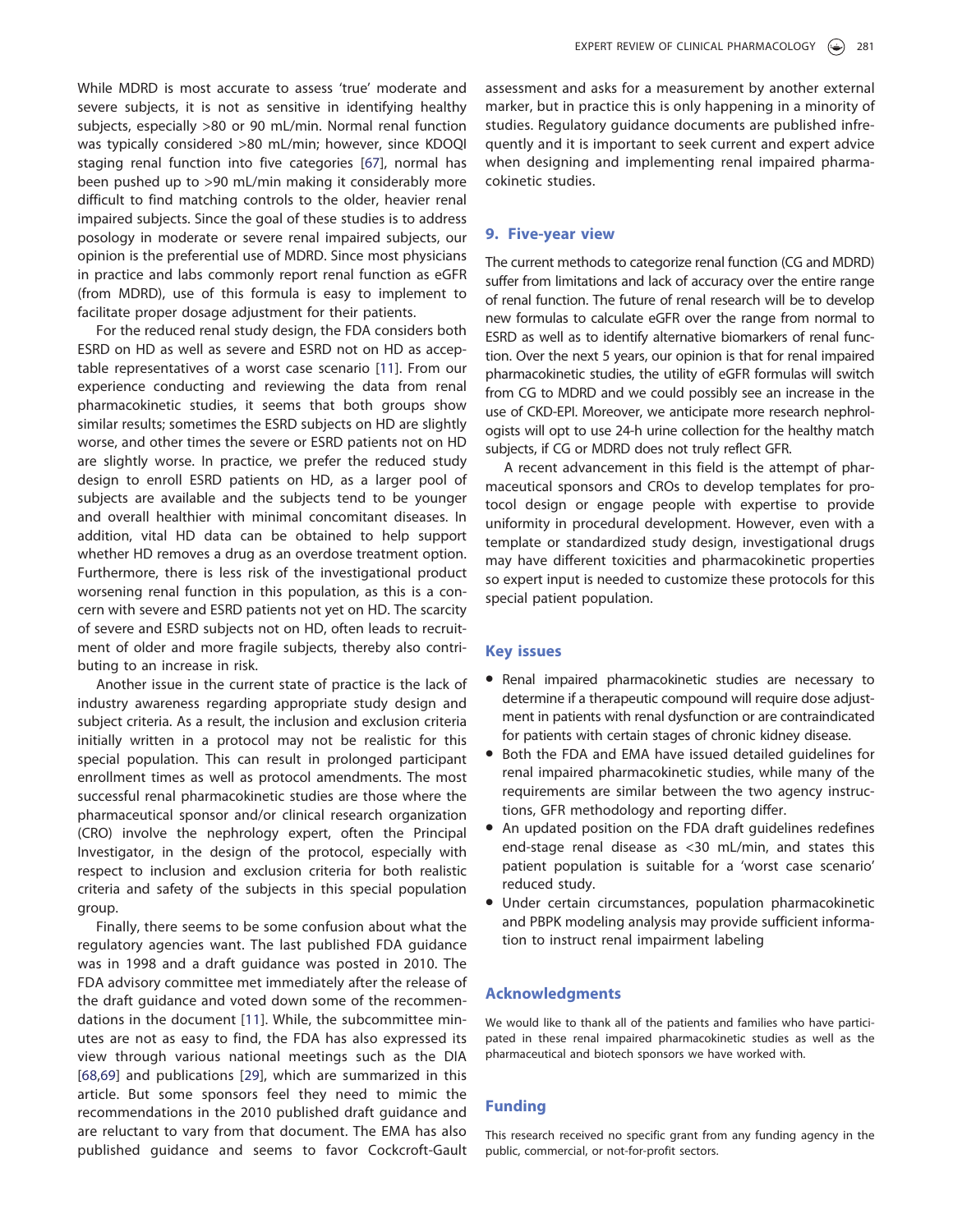#### Declaration of interest

S Paglialunga, E Offman, N Ichhpurani, and BH Morimoto are employees of Celerion. TC Marbury is an employee and equity owner of Orlando Clinical Research Center. The authors have no other relevant affiliations or financial involvement with any organization or entity with a financial interest in or financial conflict with the subject matter or materials discussed in the manuscript apart from those disclosed.

## ORCID

Bruce H. Morimoto **b** http://orcid.org/0000-0003-4363-7370

#### **References**

Papers of special note have been highlighted as either of interest (•) or of considerable interest (••) to readers.

- 1. Centers for Disease Control and Prevention. Chronic Kidney Disease Surveillance System—United States. 2016 [cited 2016 Oct 10]. Available from: http://www.cdc.gov/ckd
- 2. Food and Drug Administration, Center for Drug Evaluation and Research (CDER). Guidance for industry: pharmacokinetics in patients with impaired renal function - study design, data analysis, and impact on dosing and labeling. 2010. [cited 2016 Dec 26]. Available from: http://www.fda.gov/downloads/Drugs/ GuidanceComplianceRegulatoryInformation/Guidances/ UCM204959.pdf
- •• Agency guidelines include a useful decision tree to determining when a pharmacokinetic renal impairment study should be conducted.
- 3. European Medicines Agency, Committee for Medicinal Products for Human Use (CHMP). Guideline on the evaluation of the pharmacokinetics of medicinal products in patients with decreased renal function. 2016. [cited 2016 Dec 26]. Available from: http://www. ema.europa.eu/docs/en\_GB/document\_library/Scientific\_guide line/2016/02/WC500200841.pdf
- •• Full guidelines describe the requirements for a pharmacokinetic renal impairment study.
- 4. Zhang Y, Zhang L, Abraham S, et al. Assessment of the impact of renal impairment on systemic exposure of new molecular entities: evaluation of recent new drug applications. Clin Pharmacol Ther. 2009;85:305–311.
- A 5-year survey summary of new drug applications from a renal impairment perspective. This report provides supportive evidence that compounds predominately eliminated through nonrenal routes may benefit from a renal impairment study.
- 5. Rabinovich-Guilatt L, Siegler KE, Schultz A, et al. The effect of mild and moderate renal impairment on the pharmacokinetics of pridopidine, a new drug for Huntington's disease. Br J Clin Pharmacol. 2016;81:246–255.
- 6. Boulton DW. Clinical pharmacokinetics and pharmacodynamics of saxagliptin, a dipeptidyl peptidase-4 inhibitor. Clin Pharmacokinet. 2016. doi:10.1007/s40262-016-0421-4. [Epub ahead of print]
- 7. Fradette C, Pichette V, Sicard E, et al. Effects of renal impairment on the pharmacokinetics of orally administered deferiprone. Br J Clin Pharmacol. 2016;82:994–1001.
- 8. Ibrahim S, Honig P, Huang SM, et al. Clinical pharmacology studies in patients with renal impairment: past experience and regulatory perspectives. J Clin Pharmacol. 2000;40:31–38.
- 9. Yeung CK, Shen DD, Thummel KE, et al. Effects of chronic kidney disease and uremia on hepatic drug metabolism and transport. Kidney Int. 2014;85:522–528.
- 10. Huang SM, Temple R, Xiao S, et al. When to conduct a renal impairment study during drug development: US Food and Drug Administration perspective. Clin Pharmacol Ther. 2009;86:475–479.
- This excellent short report provides the FDA's historical perspective on the need for renal impairment studies and a concise overview of key study design requirements.
- 11. Food and Drug Administration, Center for Drug Evaluation and Research (CDER). Summary minutes of the advisory committee for pharmaceutical science and clinical pharmacology. 2010 Mar 17. [cited 2016 Dec 26]. Available from: http://www.fda.gov/down loads/AdvisoryCommittees/CommitteesMeetingMaterials/Drugs/ AdvisoryCommitteeforPharmaceuticalScienceandClinicalPharmacol ogy/UCM248402.pdf
- 12. Food and Drug Administration. TagrissoTM (osimertinib) highlights for prescribing information. 2015 [cited 2016 Oct 26]. Available from: http://www.accessdata.fda.gov/drugsatfda\_docs/label/2015/ 208065s000lbl.pdf
- 13. Di L. Strategic approaches to optimizing peptide ADME properties. AAPS J. 2015;17:134–143.
- 14. Pasut G, Veronese FM. State of the art in PEGylation: the great versatility achieved after forty years of research. J Control Release. 2012;161:461–472.
- 15. Layton JE, Hockman H, Sheridan WP, et al. Evidence for a novel in vivo control mechanism of granulopoiesis: mature cell-related control of a regulatory growth factor. Blood. 1989;74:1303–1307.
- 16. Food and Drug Administration. Neulasta® (pefilgrastim) highlights for prescribing information. 2010 [cited 2016 Oct 26]. Available from: http://www.fda.gov/downloads/AdvisoryCommittees/ CommitteesMeetingMaterials/PediatricAdvisoryCommittee/ UCM235408.pdf2015
- 17. Yang BB, Kido A, Salfi M, et al. Pharmacokinetics and pharmacodynamics of pegfilgrastim in subjects with various degrees of renal function. J Clin Pharmacol. 2008;48:1025–1031.
- 18. Wang W, Wang EQ, Balthasar JP. Monoclonal antibody pharmacokinetics and pharmacodynamics. Clin Pharmacol Ther. 2008;84:548–558.
- 19. Food and Drug Administration. Inlyta® (axitinib) Highlights for prescribing information. 2012 [cited 2016 Oct 26]. Available from: http://www.accessdata.fda.gov/drugsatfda\_docs/label/2012/ 202324lbl.pdf
- 20. Food and Drug Administration. Inlyta<sup>®</sup> (axitinib) Clinical pharmacology and biopharmaceutics review(s). 2012 [cited 2016 Oct 26]. Available from: http://www.accessdata.fda.gov/drugsatfda\_docs/ nda/2012/202324Orig1s000ClinPharmR.pdf
- 21. Food and Drug Administration. Xalkori® (crizotinib) Highlights for prescribing information. 2011 [cited 2016 Oct 26]. Available from: http://www.accessdata.fda.gov/drugsatfda\_docs/label/2011/ 202570s000lbl.pdf
- 22. Food and Drug Administration. Xalkori® (crizotinib) Clinical pharmacology and biopharmaceutics review(s). 2011 [cited 2016 Oct 26]. Available from: http://www.accessdata.fda.gov/drugsatfda\_ docs/nda/2011/202570Orig1s000ClinPharmR.pdf
- 23. European Medicines Agency, Committee for medicinal products for human use (CHMP). Guideline on the qualification and reporting of physiologically based pharmacokinetic (PBPK) modelling (draft). 2016 Jul 21. [cited 2016 Dec 26]. Available from: http://www.ema. europa.eu/docs/en\_GB/document\_library/Scientific\_guideline/ 2016/07/WC500211315.pdf
- 24. Zhao P, Zhang L, Grillo JA, et al. Applications of physiologically based pharmacokinetic (PBPK) modeling and simulation during regulatory review. Clin Pharmacol Ther. 2011;89:259–267.
- 25. Wagner C, Pan Y, Hsu V, et al. Predicting the effect of cytochrome P450 inhibitors on substrate drugs: analysis of physiologically based pharmacokinetic modeling submissions to the US Food and Drug Administration. Clin Pharmacokinet. 2015;54:117–127.
- 26. Jamei M. Recent advances in development and application of physiologically-based pharmacokinetic (PBPK) models: a transition from academic curiosity to regulatory acceptance. Curr Pharmacol Rep. 2016;2:161–169.
- Informative review summarizing the application and impact on regulatory decisions of the bottom-up and top-down pharmacological modeling approaches of simulations to inform drug labels.
- 27. Lindeman RD, Tobin J, Shock NW. Longitudinal studies on the rate of decline in renal function with age. J Am Geriatr Soc. 1985;33:278–285.